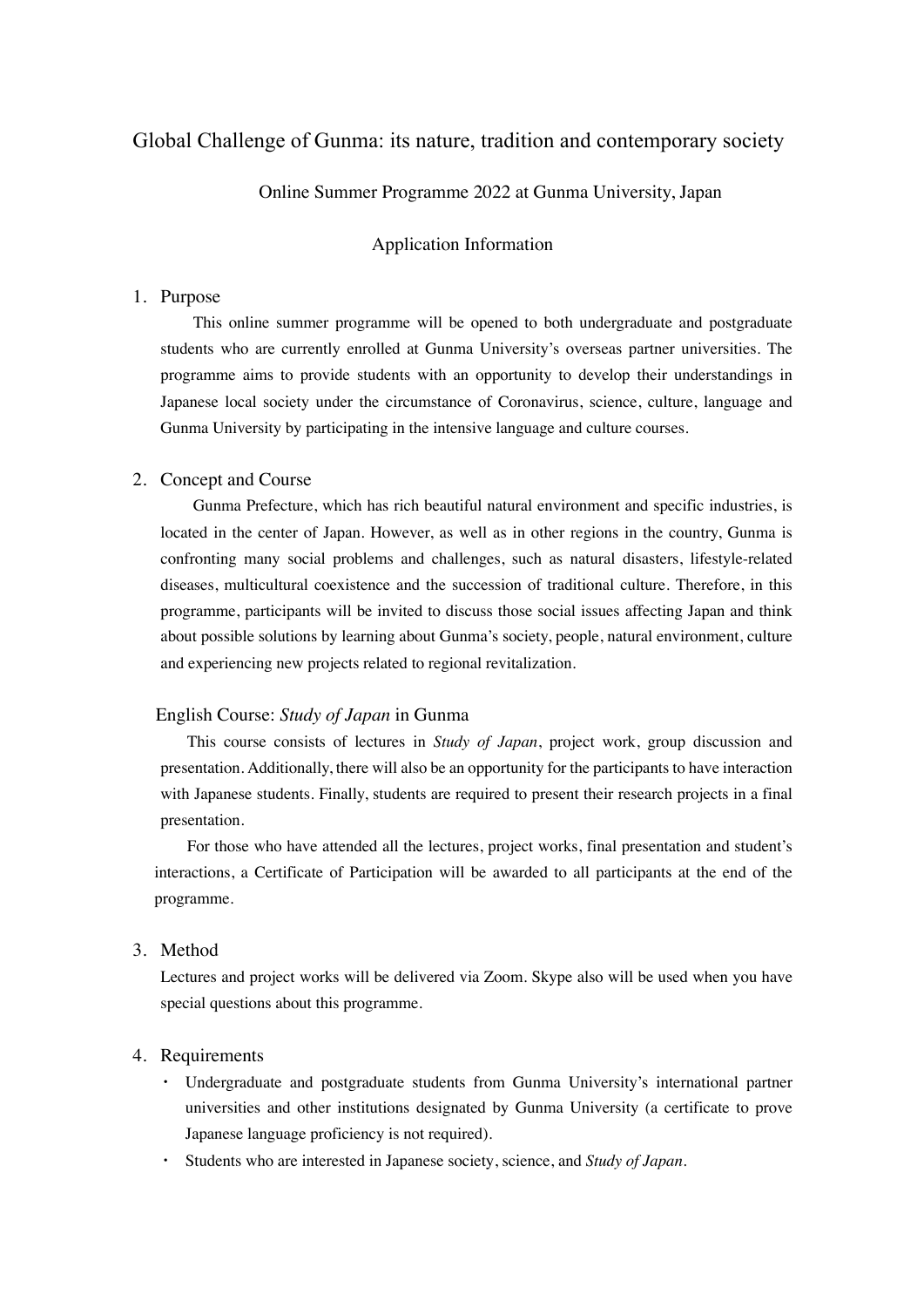- ・ Students who understand English well and have sufficient English language proficiency to carry out project work.
- ・ Students who are available to attend all the lectures, project works, final presentation and student's interactions during the period of July 5 to July 13, 2022.

## 5. Programme Outline

 Period: Tuesday, 5 July 2022 - Wednesday, 13 July 2022 (Not include Saturday and Sunday) Course size: Maximum number of students in the course is 30

Minimum number of students in the course is 5

**Important Notice:** As a general rule, up to five applicants from one university are able to be accepted. If the number of applicants exceeds the maximum, the number of participants will be determined by lottery after application. Also, if the number of applicants is less than the capacity, we will accept more than 6 applicants per university. Universities that wish to have six or more applicants must prioritize those applicants.

NO Participation fee

### 6. Course schedule

(Japanese Time. Temporary. The fixed course schedule will be announced in May) Online Preorientation: 24 June 2021 (Friday), 14:20-15:50 (Japanese Time)

|                    | $12:40-14:10$                                                                                                                                                    | $14:20 - 15:50$                                                                                                                                   | 16:00-17:30                                                       | $17:40-19:10$                               |
|--------------------|------------------------------------------------------------------------------------------------------------------------------------------------------------------|---------------------------------------------------------------------------------------------------------------------------------------------------|-------------------------------------------------------------------|---------------------------------------------|
| 5 July (Tuesday)   |                                                                                                                                                                  | Welcome(The Director of International Centre,<br>Professor Tanaka), Virtual Campus Tour                                                           | Course Orientation                                                | Icebreaking (Free talk<br>and conversation) |
| 6 July(Wednesday)  | Study of Japan 1: Diabetes Mellitus-Why<br>so many cases in Gunma? (Professor<br>Noriyuki Koibuchi, Faculty of Medicine)                                         | Study of Japan 2: Silkworm: past history and<br>future plans in Gunma and Japan(Professor<br>Shigeki Takeda, School of Science and<br>Technology) | Interation with Gunma Students (English Café)<br>Break 10 minutes |                                             |
| 7 July(Thursday)   | Study of Japan3: The Nakanojyo<br>Biennale 2021-An effort of promote<br>regional revitalization (Artist Hirosi<br>Miyazaki)                                      | Study of Japan4: Traditional Japanese Theatres<br>in Gunma and Beyond<br>Professor Michiko Suemastu (Faculty of<br>Informatics)                   | Project work 1: Break 10 minutes                                  |                                             |
| 8 July(Friday)     | Study of Japan 5: Japan's Hot Spring<br>Towns and architectures (Dr. Yunlian<br>Chen, International Centre)                                                      | Study of Japan 6: Gunma's Hot Spring Towns<br>and architectures (Dr. Yunlian Chen,<br><b>International Centre)</b>                                | Project work 2: Break 10 minutes                                  |                                             |
| 9 July(Saturday)   | holiday                                                                                                                                                          |                                                                                                                                                   |                                                                   |                                             |
| 10 July(Sunday)    | holiday                                                                                                                                                          |                                                                                                                                                   |                                                                   |                                             |
| 11 July(Monday)    | Study of Japan 7: Gunma's nature and<br>society: The relationship between<br>Mountain Akagi and people's way of life<br>(Dr. Yunlian Chen, International Centre) | Conclude the course (Yunlian Chen)                                                                                                                | Project work 3: Break 10 minutes                                  |                                             |
| 12 July(Tuesday)   | Project work 4: Prepare for the final presentation Break 10 minutes                                                                                              | é) Break 10 Minutes                                                                                                                               | Interaction with Summer Students(Global Caf                       |                                             |
| 13 July(Wednesday) | Preject work 5: Prepare for the inal<br>presentation                                                                                                             | <b>Break</b>                                                                                                                                      | Director Professor Noda)                                          | Final Presentation& Closing Message (Vice   |

- 1) For the project work, students are required to discuss the issues brought up in the lectures and summarize the knowledge you have gained about the characteristic of Gunma's regional society through group discussion.
- 2) For the final presentation, students are required to conclude this one-week-programme and present the new way of observing and analyzing the global challenge in Gunma. The presentation shall be the group presentation on basis of your group's discussion and journal.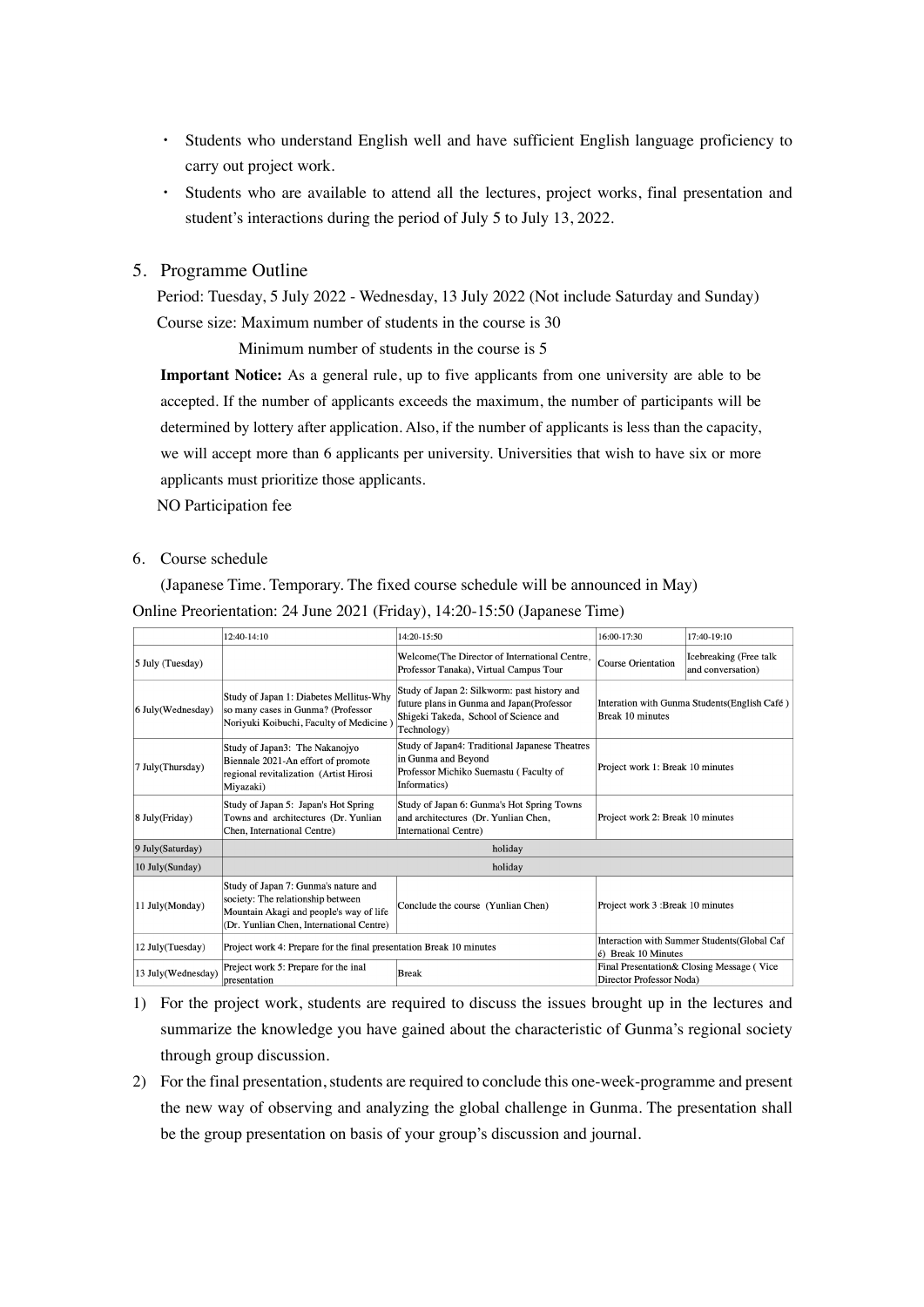Lecture Summaries: *Study of Japan*

| Title and Instructor                                                                                                                                                          | Summary                                                                                                                                                                                                                                                                                                                                                                                                                                                                                                                                                                                                                                         |
|-------------------------------------------------------------------------------------------------------------------------------------------------------------------------------|-------------------------------------------------------------------------------------------------------------------------------------------------------------------------------------------------------------------------------------------------------------------------------------------------------------------------------------------------------------------------------------------------------------------------------------------------------------------------------------------------------------------------------------------------------------------------------------------------------------------------------------------------|
| <b>Study of Japan 1</b><br>Diabetes Mellitus-Why so many<br>cases in Gunma?<br>Professor Noriyuki Koibuchi<br>Gunma University, Faculty of<br>Medicine                        | Diabetes mellitus is one of the most common lifestyle-related<br>diseases in the world. Although Gunma has very rich nature and<br>healthy environment, the population of diabetes patients is much<br>higher than that in other regions. We usually consider that clean<br>air, water and nature make people healthy. However, the result is<br>opposite in Gunma. In my talk, I briefly discuss the mechanisms<br>causing diabetes and disclose the secret why we have so many<br>diabetes patients in Gunma.                                                                                                                                 |
| <b>Study of Japan 2</b><br>Silkworm: past history and future<br>plans in Gunma and Japan<br>Professor Shigeki Takeda<br>Gunma University, School of<br>Science and Technology | The silkworm is one of the insects and makes cocoons at the<br>puppy stage. Silk is made from silkworm cocoons. Japan was the<br>world's largest silk producer in the early 1900s. In the 21st<br>century, several types of silk with new features and various useful<br>proteins are produced in silkworms using genetic engineering<br>techniques. This lecture will introduce the characteristics of<br>silkworms, the history of silk production in Gunma, and the<br>application of transgenic technology to silkworms.                                                                                                                    |
| <b>Study of Japan 3</b><br>The Nakanojyo Biennale 2021-<br>An effort of promote regional<br>revitalization<br>Artist Hirosi Miyazaki                                          | Local cities in Japan are facing a declining birthrate, an aging<br>population and a depopulation of local communities. In order to<br>change this situation, various regions in Japan have invited artists<br>from all over the world to hold contemporary art festivals in order<br>to promote regional revitalization. The Nakanojo Biennale in<br>Gunma Prefecture is one of such efforts. In this lecture, the artist<br>will explain their support for the operation of the Nakanojo<br>Biennale, the production environment and process of the exhibits,<br>and the actual patterns and effects of the art festival on the<br>community. |
| <b>Study of Japan 4</b><br>Traditional Japanese Theatres in<br>Gunma and Beyond<br>Professor Michiko Suemastu<br>Gunma University (Faculty of<br>Informatics)                 | In the Edo period (1603-1868), traditional theatres such as<br>bunraku and kabuki constituted an important part of popular<br>culture in Gunma. This lecture will focus on kabuki, reviewing its<br>development from popular village entertainment to lavish star-<br>studded spectacle in the city of Edo, early modern capital of<br>Japan. We will also see how kabuki today is embracing cutting-<br>edge technology to stage its updated versions, 'Super Kabuki' and<br>'Cho Kabuki'.                                                                                                                                                     |
| <b>Study of Japan 5</b><br>Japan's Hot Spring Towns and<br>architectures (Dr. Yunlian Chen,<br>International Centre)                                                          | Regarding to the hot springs in Japan, the ingredients and<br>efficacy of the source or the culture of toji have received many<br>attentions. From ancient times, however, the Japanese have<br>focused on designing hot spring cities, hot spring hotels, and<br>different types of bathing facilities. It includes the big theme of<br>"water environment, cities, architecture and people.". In this class,<br>from the viewpoint of "hot spring city and architecture," we would<br>like to explore the hot spring culture of Japan, which has many hot<br>spring resources, using Dogo, Beppu and Atami as examples.                       |